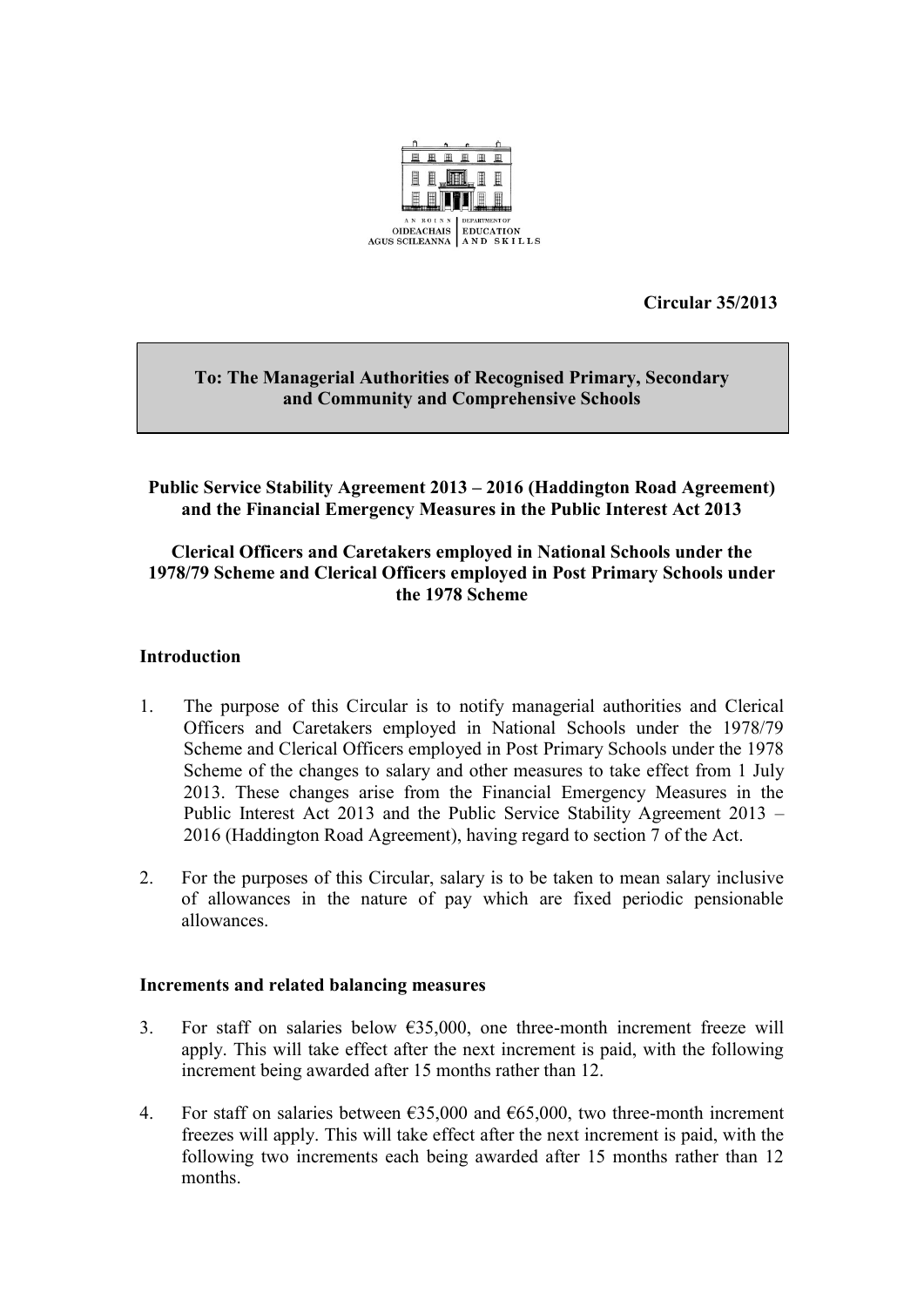- 5. Where a staff member's salary surpasses  $635,000$  during the Agreement, a second incremental freeze of three months will apply, in accordance with the arrangements for staff on salaries between  $\epsilon$ 35,000 and  $\epsilon$ 65,000 outlined at paragraph 4 above.
- 6. Specific arrangements will apply for staff with salaries between  $\epsilon$ 35,000 and  $665,000$  who are on the final point of the incremental scale or who reach the final point of the scale following a 15 month increment period. These arrangements will be notified in a separate communication.
- 7. Where a person is employed on less than full hours, then a calculation will be made to determine their whole-time equivalent salary. Where the whole-time equivalent salary is less than  $635,000$ , the increment measures at paragraph 3 will apply. Where the whole-time equivalent salary is greater than  $\epsilon$ 35,000, the measures at paragraphs 4 to 6 will apply as appropriate.

## **Additional Working Hours**

- 8. Staff with a working week of 35 hours or less (net of rest breaks) will increase to a minimum of 37 hours a week and staff who currently work more than 35 but less than 39 hours a week (net of rest breaks) will increase to a 39 hour week. Pro-rata arrangements will apply for job-sharer and part-time staff.
- Working hours of those staff with a net working week of 39 hours or greater will remain the same, but an hour of overtime worked each week by these staff will be unpaid until 31 March 2014. Pro-rata arrangements will apply for jobsharer and part-time staff.
- 10. Timescale for implementation of new working hours:
	- The first 2 hours and 15 minutes per person per week will be implemented from 1 July 2013.
	- Any remaining liability will be implemented from 1 July 2015.
- Extra hours worked will be deployed and may be aggregated on a daily, weekly or annual basis following local consultation, based on the principles agreed in each sector.
- 12. Staff will co-operate with the revisions to rosters necessary for the full deployment of the additional hours and with any consequential revisions.
- 13. School management will allow persons to opt to remain on their current hours for a period **subject to appropriate adjustment in pay**. This period will end no later than 30 June 2014 unless otherwise agreed with school management. School management should inform the Non-Teaching Staff Payroll Section of the Department where such arrangements are approved. Reduced hours will be treated as a work sharing arrangement, where such a scheme currently exists.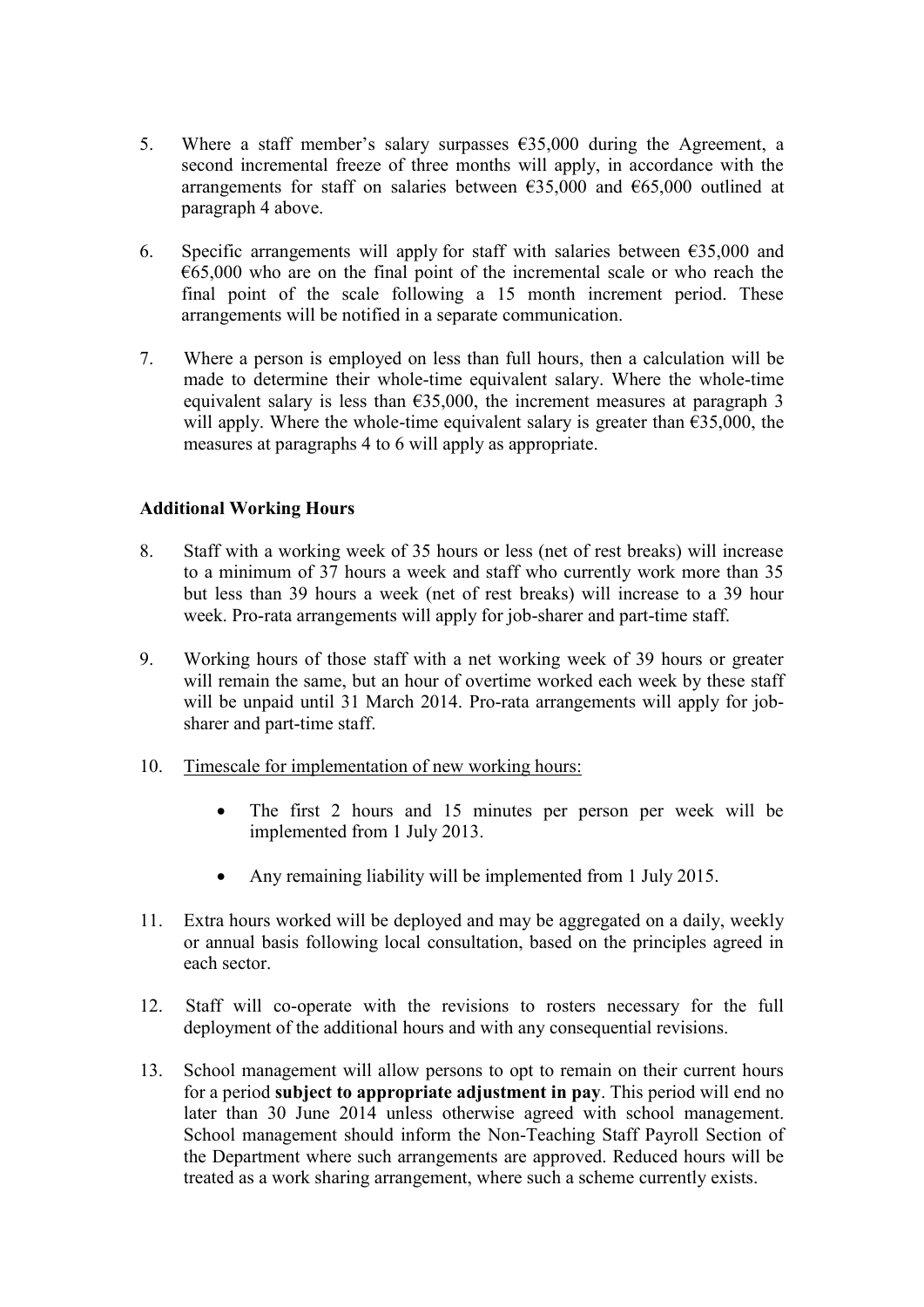- 14. For grades **up to and including Grade VII and equivalents** increases in working hours **will be limited to two hours and 15 minutes per week** subject to the following:
	- A minimum working week of 35 hours will apply. Pro-rata arrangements will apply for job-sharer and part-time staff.

#### *Worked Example:*

*If you are a Grade III or equivalent currently working 32.5 hours per week (net of rest breaks) and you are in a Grade represented by a Union who have signed up to the Haddington Road Agreement then with effect from 1 July 2013 your working hours increase to 34 hours 45 minutes per week (net of rest breaks). With effect from 1 July 2015 your working hours increase again to 35 hours per week (net of rest breaks).* 

#### **Pension-Related Deduction – Rate Adjustment:**

15. The rates for the Pension-Related Deduction will be reduced in the  $\epsilon$ 15,000- $\epsilon$ 20,000 band rate to 2.5% from 5% with effect from 1 January 2014. From 1 January 2014, the rates for the PRD will be as follows:

| <b>Bands and Rates</b> |          |
|------------------------|----------|
| Below $£15,000$        | Exempt   |
| €15,000 - €20,000      | 2.5%     |
| €20,000 - €60,000      | 10.0%    |
| Above €60,000          | $10.5\%$ |

#### **Pensions**

- 16. A staff member who has access to a public service pension scheme and who retires on or before 31 August 2014 will have his or her superannuation benefits calculated by reference to the salary scales applying on 30 June 2013.
- 17. Where a staff member retires on or before 31 August 2014 on a pension greater than  $632,500$  that pension will be subject to the Public Service Pension Reduction (PSPR) as provided for in the Financial Emergency Measures in the Public Interest Act 2013 which is effective on and from 1 July 2013.
- 18. Information on the PSPR provisions in the 2013 Act may be viewed on the website of the Department of Public Expenditure and Reform at: <http://per.gov.ie/faqs-on-haddington-road-agreement-2/>